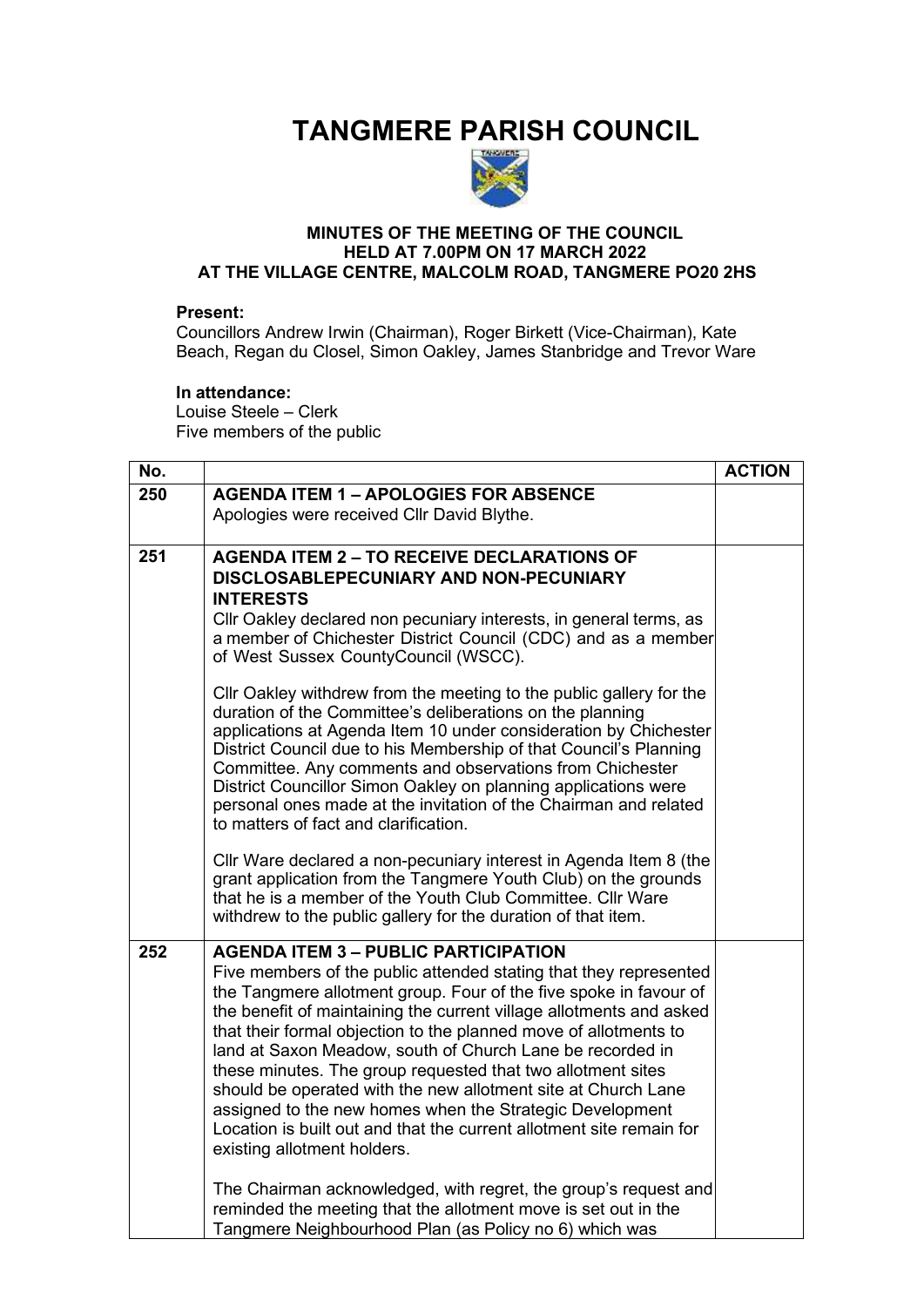| subject to extensive public consultation and referendum before<br>being made in 2016.                                                                                                                                                                                                                                                                                                                                                                                                                                                                                                                                                                                                                                                                         |                                                                                                                                                                                                                                                                            |
|---------------------------------------------------------------------------------------------------------------------------------------------------------------------------------------------------------------------------------------------------------------------------------------------------------------------------------------------------------------------------------------------------------------------------------------------------------------------------------------------------------------------------------------------------------------------------------------------------------------------------------------------------------------------------------------------------------------------------------------------------------------|----------------------------------------------------------------------------------------------------------------------------------------------------------------------------------------------------------------------------------------------------------------------------|
| <b>AGENDA ITEM 4 - MINUTES</b><br>The minutes of the meeting of Council held on 20 January 2022<br>they should be signed as such by the Chairman.                                                                                                                                                                                                                                                                                                                                                                                                                                                                                                                                                                                                             |                                                                                                                                                                                                                                                                            |
| <b>AGENDA ITEM 5 - AGENCY REPORTS</b><br>Members received an oral report from Cllr Simon Oakley in his<br>role as County Councillor and that as District Councillor.<br>Cllr Oakley asked for parish councillors help in providing<br>evidence that would help him argue on behalf of the village; the<br>number of people who are unable to get to the bus stop at<br>Meadow Way was an example of evidence required.                                                                                                                                                                                                                                                                                                                                        |                                                                                                                                                                                                                                                                            |
| <b>AGENDA ITEM 6 - MINUTES &amp; REPORTS FROM</b><br><b>COMMITTEES</b><br>Council received the draft minutes and oral reports from<br>Committee Chairman for the meetings indicated:<br><b>Environment Committee</b><br>1 February and 8 March 2022<br>14 December 2021 and 15<br><b>Village Centre Committee</b><br>February 2022<br><b>Finance Committee</b><br>11 January 2022 (the Committee<br>Chairman reported orally but receipt of the minutes of 11 January<br>2022 was deferred to the next meeting).                                                                                                                                                                                                                                              |                                                                                                                                                                                                                                                                            |
| <b>AGENDA ITEM 7 - CORRESPONDENCE</b><br>The Chairman referred to correspondence received from a<br>resident asking what the Parish Council could or would do to<br>support refugees from Ukraine. Some debate followed; the Clerk<br>discuss the issue more fully - the first of these meetings would<br>take place on Tuesday 22 March at 12 noon.                                                                                                                                                                                                                                                                                                                                                                                                          |                                                                                                                                                                                                                                                                            |
| <b>AGENDA ITEM 8 - GRANTS</b><br>Members considered requests received for grant aid and decided<br>upon them as shown:<br><b>Citizens Advice Arun and Chichester</b><br>£250 was agreed as a contribution towards core funding costs<br><b>Tangmere Youth Club</b><br>£4,000 was agreed as the third annual contribution as part of a<br>five-year commitment made to the Youth Club<br><b>St Andrews Church</b><br>£250 was agreed towards the upkeep of the Churchyard of St<br>Andrew's.<br>(Members' attention was drawn to NALC's briefing note L01-18<br>Financial Assistance to the Church and another briefing note from<br>the Church Buildings Council - Local Authority Investment in<br>Church Property which express differing views that may be |                                                                                                                                                                                                                                                                            |
|                                                                                                                                                                                                                                                                                                                                                                                                                                                                                                                                                                                                                                                                                                                                                               | were approved as an accurate record and the meeting agreed that<br>offered to host an informal Zoom meeting for Parish Councillors to<br>summarised as the legality of Parish Councils making donations to<br>Churches is unclear and untested in case law. Members agreed |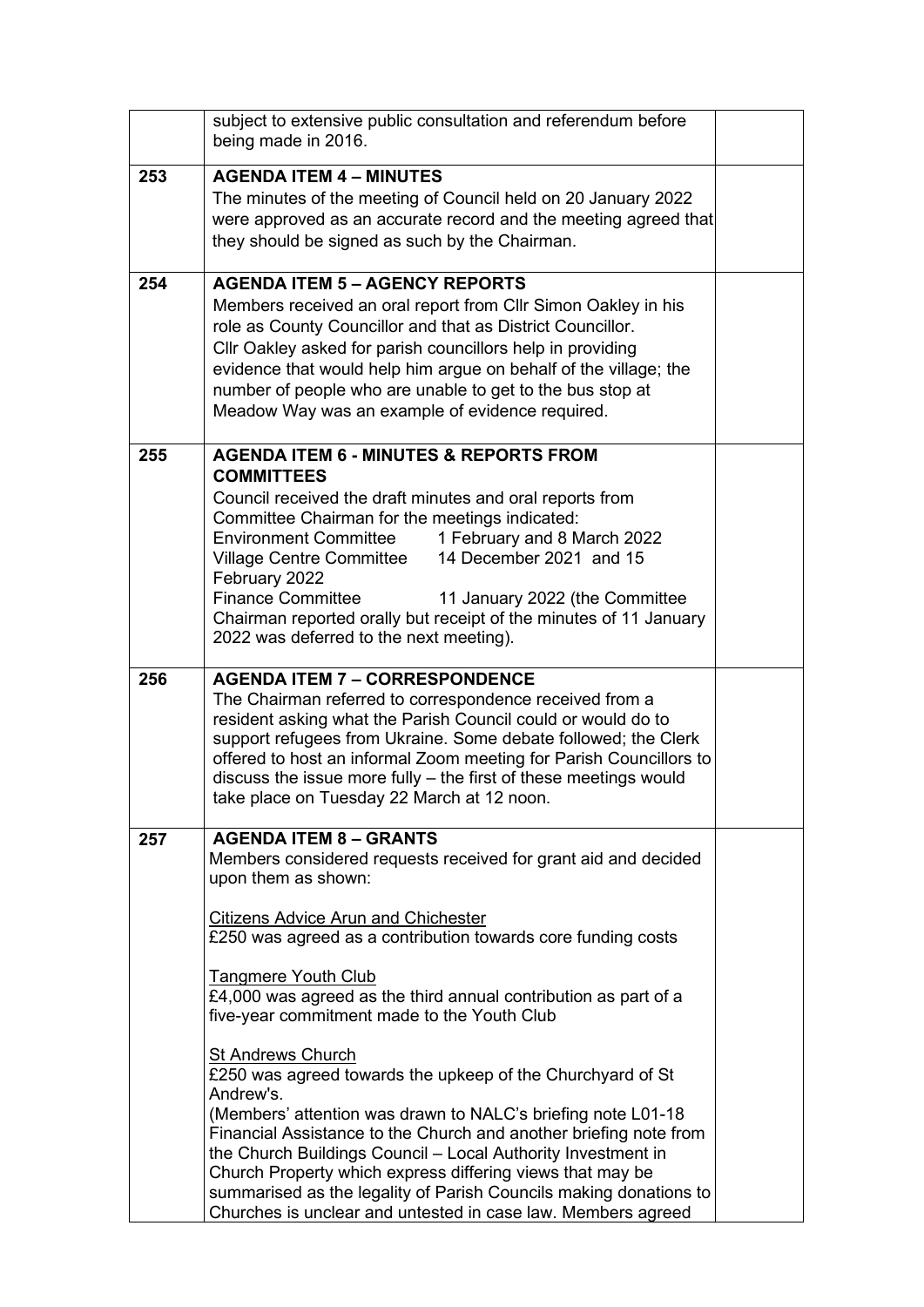|     | that in the absence of clarity about the law and given the low value                                                            |  |
|-----|---------------------------------------------------------------------------------------------------------------------------------|--|
|     | of the grant they would proceed to make a grant).                                                                               |  |
|     |                                                                                                                                 |  |
|     | Homestart - Chichester                                                                                                          |  |
|     | £300 was agreed as a contribution towards running costs.                                                                        |  |
|     |                                                                                                                                 |  |
| 258 | <b>AGENDA ITEM 9 - ASSETS - JUNCTION TANGMERE</b>                                                                               |  |
|     | <b>ROAD/CHURCH LANE</b>                                                                                                         |  |
|     | Members agreed a request that the Parish Council take<br>responsibility for the memorial to Tangmere Airfield sited at the      |  |
|     | junction of Tangmere Road and Church Lane.                                                                                      |  |
|     | The Clerk was asked to formalise the position with West Sussex                                                                  |  |
|     | Highways.                                                                                                                       |  |
|     |                                                                                                                                 |  |
| 259 | <b>AGENDA ITEM 10 - REVIEW OF ASSET REGISTER</b>                                                                                |  |
|     | Members considered and agreed the accuracy of the asset                                                                         |  |
|     | register.                                                                                                                       |  |
|     |                                                                                                                                 |  |
| 260 | <b>AGENDA ITEM 11 - ANNUAL REVIEW OF RISKS FACED BY</b>                                                                         |  |
|     | THE COUNCIL                                                                                                                     |  |
|     | Members reviewed an overview of the risks faced by the Council                                                                  |  |
|     | and the controls taken to mitigate them. The risk review was                                                                    |  |
|     | agreed.                                                                                                                         |  |
| 261 | <b>AGENDA ITEM 12 - ANNUAL MEETING OF ELECTORS</b>                                                                              |  |
|     | Members agreed that light refreshments be served at the Annual                                                                  |  |
|     | Meeting of Electors scheduled for 28 April 2022. The Clerk                                                                      |  |
|     | undertook to share details of a scheme to recognise community                                                                   |  |
|     | volunteers with a view to making the Meeting of Electors the                                                                    |  |
|     | occasion on which such awards were made.                                                                                        |  |
|     |                                                                                                                                 |  |
| 262 | At this point in the meeting Members agreed to suspend Standing                                                                 |  |
|     | Order 3x and to allow the meeting to continue beyond two hours in                                                               |  |
|     | length (the meeting concluded at 9.50pm).                                                                                       |  |
|     |                                                                                                                                 |  |
| 263 | <b>AGENDA ITEM 13 - TULIP TREE</b>                                                                                              |  |
|     | Council determined that the Village Centre Committee should<br>decide the position of the Tulip Tree planted to commemorate the |  |
|     | Queen's Platinum Jubilee.                                                                                                       |  |
|     |                                                                                                                                 |  |
| 264 | <b>AGENDA ITEM 14 - PLANNING</b>                                                                                                |  |
|     | Members considered the planning application below and                                                                           |  |
|     | commented upon it as shown.                                                                                                     |  |
|     |                                                                                                                                 |  |
|     | 22/00516/TCA                                                                                                                    |  |
|     | Notification of intention to fell 1 no. Populus nigra 'Italica' tree                                                            |  |
|     | $(T1)$ .<br>Land Adjacent to Tangmere Road and Chestnut Walk Tangmere                                                           |  |
|     | <b>PO20 2HH</b>                                                                                                                 |  |
|     | Tangmere Parish Council would normally object to the                                                                            |  |
|     | felling of an apparently healthy tree and notes that there is                                                                   |  |
|     | no evidence provided to justify why this tree should be felled                                                                  |  |
|     | and therefore defers to the expertise of the tree officer.                                                                      |  |
|     |                                                                                                                                 |  |